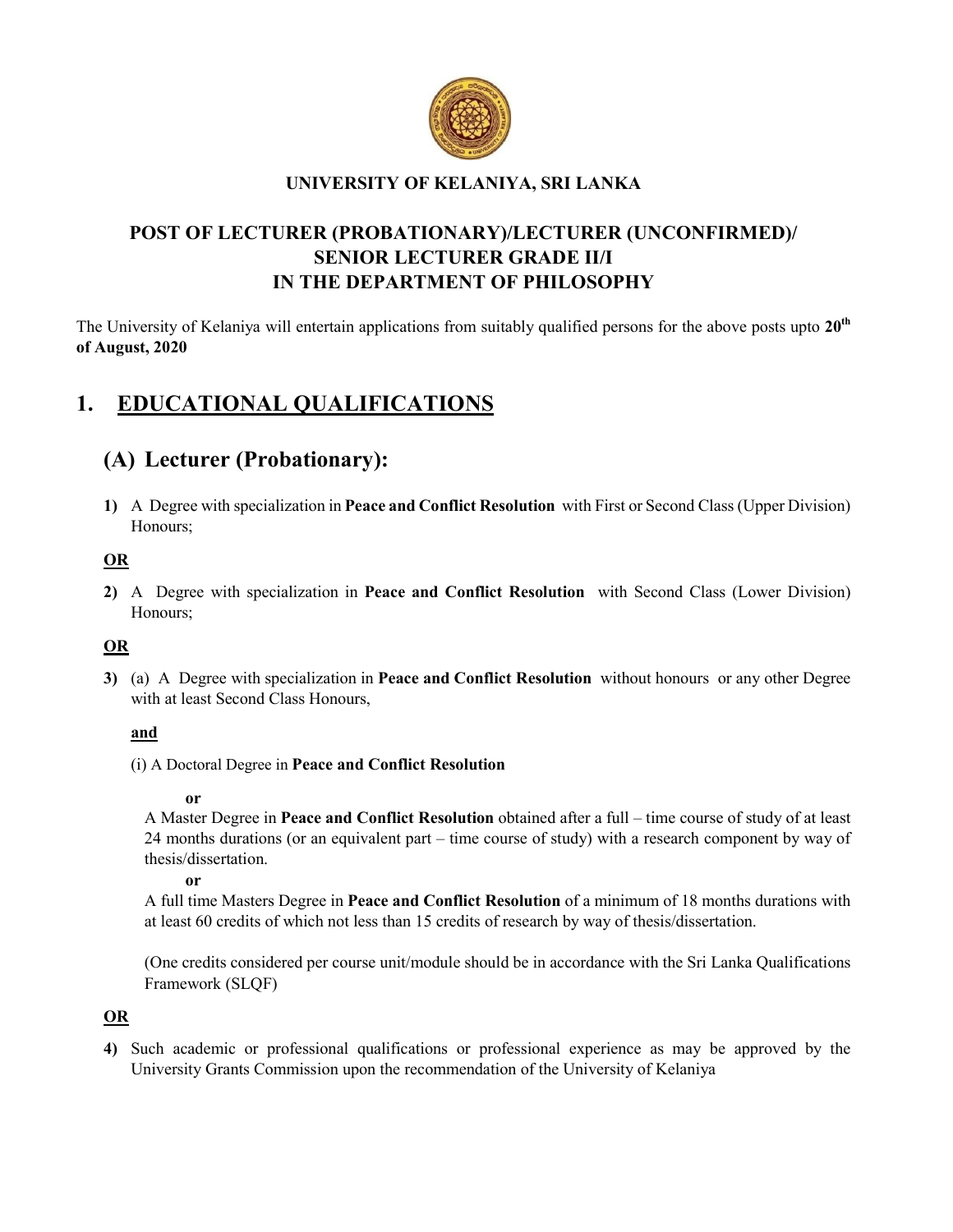#### NOTES:

- I. Candidates who are eligible under category A (1) above will be interviewed and evaluated first.
- II. Candidates who are eligible under Category A (2) and A (3) above could be invited for an interview only if applicants qualified under category  $A(1)$  above are either not available or found to be unsuitable by the Selection Committee after interview and evaluation. Appointment of Candidates under Categories A (2) and A (3) would require the approval of the University Grants Commission.
- III. Candidates eligible under category A (4) above will be invited for an interview only if there are no suitable candidates under category A (1), A (2), A (3). Appointment of a candidate under category A (4) requires the approval of the University Grants Commission.
- IV. All candidates are required to make a presentation before the Selection Committee in order to prove their teaching ability as Lecturer (Probationary)

# (B) Lecturer (Unconfirmed):

(1) Candidate who are applying for above post should possess academic qualifications required for Lecturer (Probationary).

#### AND

(2) (i) A Doctoral Degree in Peace and Conflict Resolution

#### or

A Master Degree in Peace and Conflict Resolution obtained after a full – time course of study of at least 24 months durations (or an equivalent part – time course of study) with a research component by way of thesis/dissertation.

or

A full time Masters Degree in Peace and Conflict Resolution of a minimum of 18 months durations with at least 60 credits of which not less than 15 credits of research by way of thesis/dissertation.

(One credits considered per course unit/module should be in accordance with the Sri Lanka Qualifications Framework (SLQF)

#### AND

(3) Less than (06) years experience in one or more of the following:

- i. Teaching at University Level,
- ii. Professional experience,
- iii. Research in a recognized Institution,
- iv. Postgraduate Studies to acquire the qualifications stipulated at (2) above.

# (C) Senior Lecturer Grade II:

(1) Candidate who are applying for above post should possess academic qualifications required for Lecturer (Probationary)

#### AND

(2) (i) A Doctoral Degree in Peace and Conflict Resolution or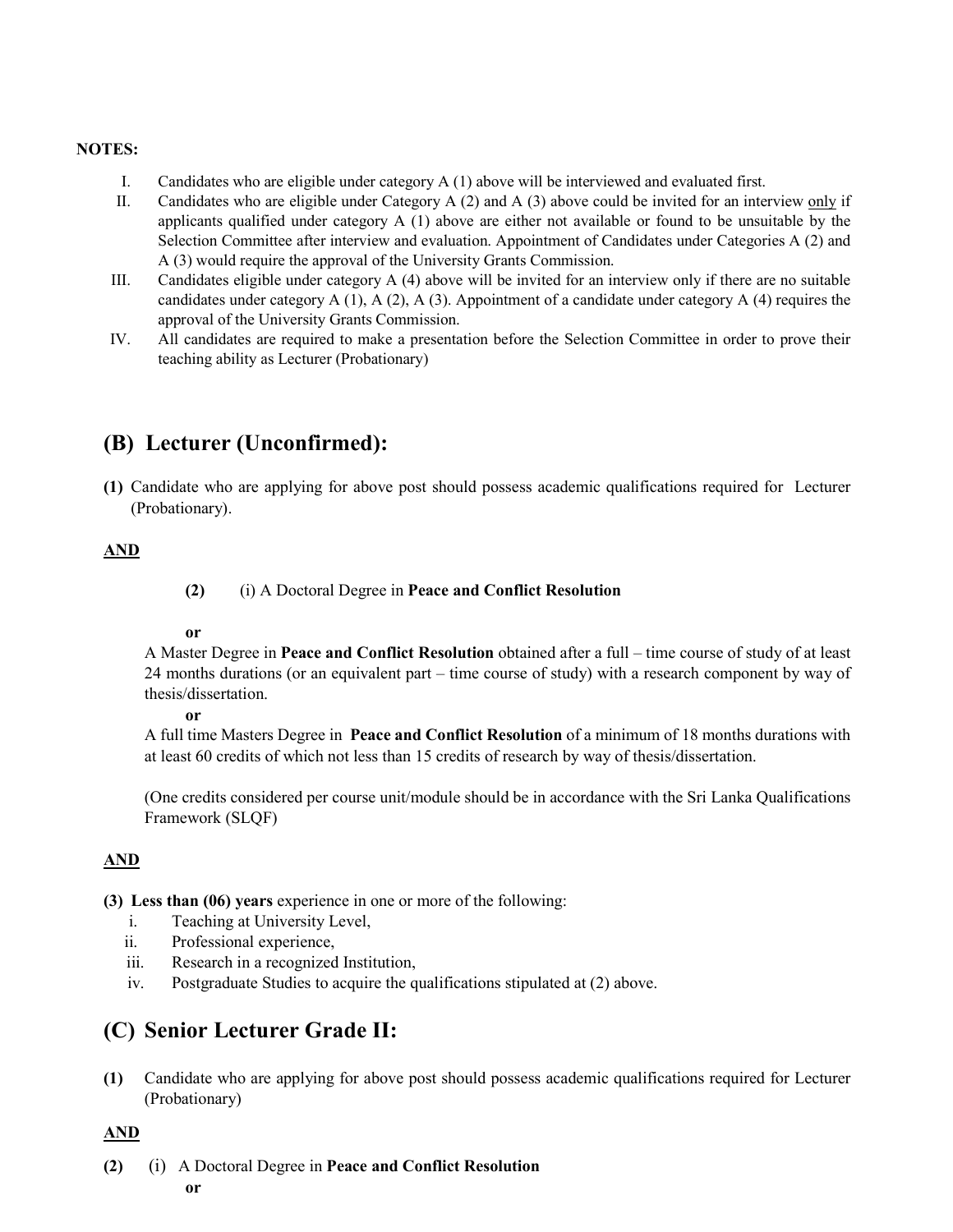A Master Degree in Peace and Conflict Resolution obtained after a full – time course of study of at least 24 months durations (or an equivalent part – time course of study) with a research component by way of thesis/dissertation.

or

A full time Masters Degree in Peace and Conflict Resolution of a minimum of 18 months durations with at least 60 credits of which not less than 15 credits of research by way of thesis/dissertation.

(One credits considered per course unit/module should be in accordance with the Sri Lanka Qualifications Framework (SLQF)

#### AND

(3) At least six (06) years experience in one or more of the following:

- I. Teaching at University Level,
- II. Professional experience,
- III. Research in a recognized Institution,
- IV. Postgraduate Studies to acquire the qualifications stipulated at (2) above.

# (D) Senior Lecturer Grade I:

(1) Candidate who are applying for above post should possess academic qualifications required for Lecturer (Probationary)

### AND

(2) (i) A Doctoral Degree in Peace and Conflict Resolution ;

#### or

A Master Degree in Peace and Conflict Resolution obtained after a full – time course of study of at least 24 months durations (or an equivalent part – time course of study) with a research component by way of thesis/dissertation.

#### or

A full time Masters Degree in Peace and Conflict Resolution of a minimum of 18 months durations with at least 60 credits of which not less than 15 credits of research by way of thesis/dissertation.

(One credits considered per course unit/module should be in accordance with the Sri Lanka Qualifications Framework (SLQF)

#### AND

- (3) At least eleven (11) years experience {of which not less than six (06) years should have been after obtaining qualifications stipulated in 2 above} in one or more of the following:
	- i. Teaching at University Level,
	- ii. Professional experience,
	- iii. Research in a recognized Institution,
	- iv. Postgraduate Studies